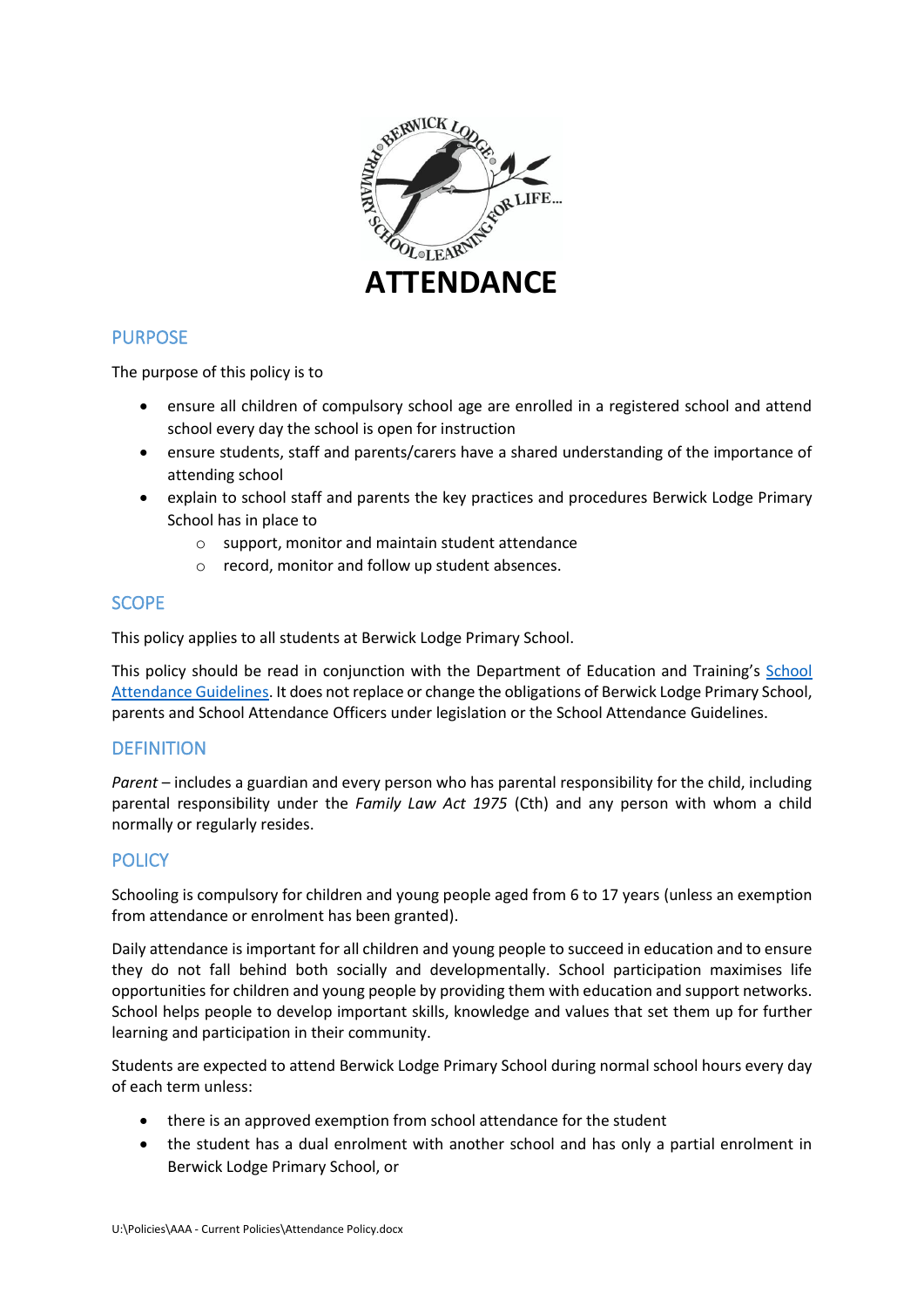Both schools and parents have an important role to play in supporting students to attend school every day.

Berwick Lodge Primary School believes all students should attend school all day, every day when the school is open for instruction and is committed to working with its school community to encourage and support full school attendance.

Our school will identify individual students or cohorts who are vulnerable and whose attendance is at risk and/or declining and will work with these students and their parents to improve their attendance through a range of interventions and supports.

Students are committed to attending school every day, arriving on time and are prepared to learn. Our students are encouraged approach a teacher and seek assistance if there are any issues that are affecting their attendance.

Berwick Lodge Primary School parents are committed to ensuring their child/children attend school on time every day when instruction is offered, to communicating openly with the school and providing valid explanations for any absence.

Parents will communicate with the relevant staff at Berwick Lodge Primary School about any issues affecting their child's attendance and work in partnership with the school to address any concerns.

Parents will provide a reasonable explanation for their child's absence from school and endeavour to schedule family holidays, appointments and other activities outside of school hours.

#### Supporting and promoting attendance

Berwick Lodge Primary School's *Student Wellbeing and Engagement Policy* supports student attendance.

#### Recording attendance

Berwick Lodge Primary School must record student attendance twice per day. This is necessary to:

- meet legislative requirements
- discharge Berwick Lodge Primary School duty of care for all students

Attendance will be recorded by classroom teacher and/or admin staff at the start of the school day and after lunch using Sentral (a compatible third party software).

If students are in attendance at a school approved activity, the teacher in charge of the activity will record them as being present.

#### Recording absences

For absences where there is no exemption in place, a parent must provide an explanation on each occasion to the school.

Parents should notify Berwick Lodge Primary School of absences by:

• contacting reception if it is an unplanned and planned absence, and also informing the classroom teacher if it is a planned absence.

If a student is absent on a particular day and the school has not been previously notified by a parent, or the absence is otherwise unexplained, Berwick Lodge Primary School will notify parents by SMS/push notification message email/telephone/other method of notification.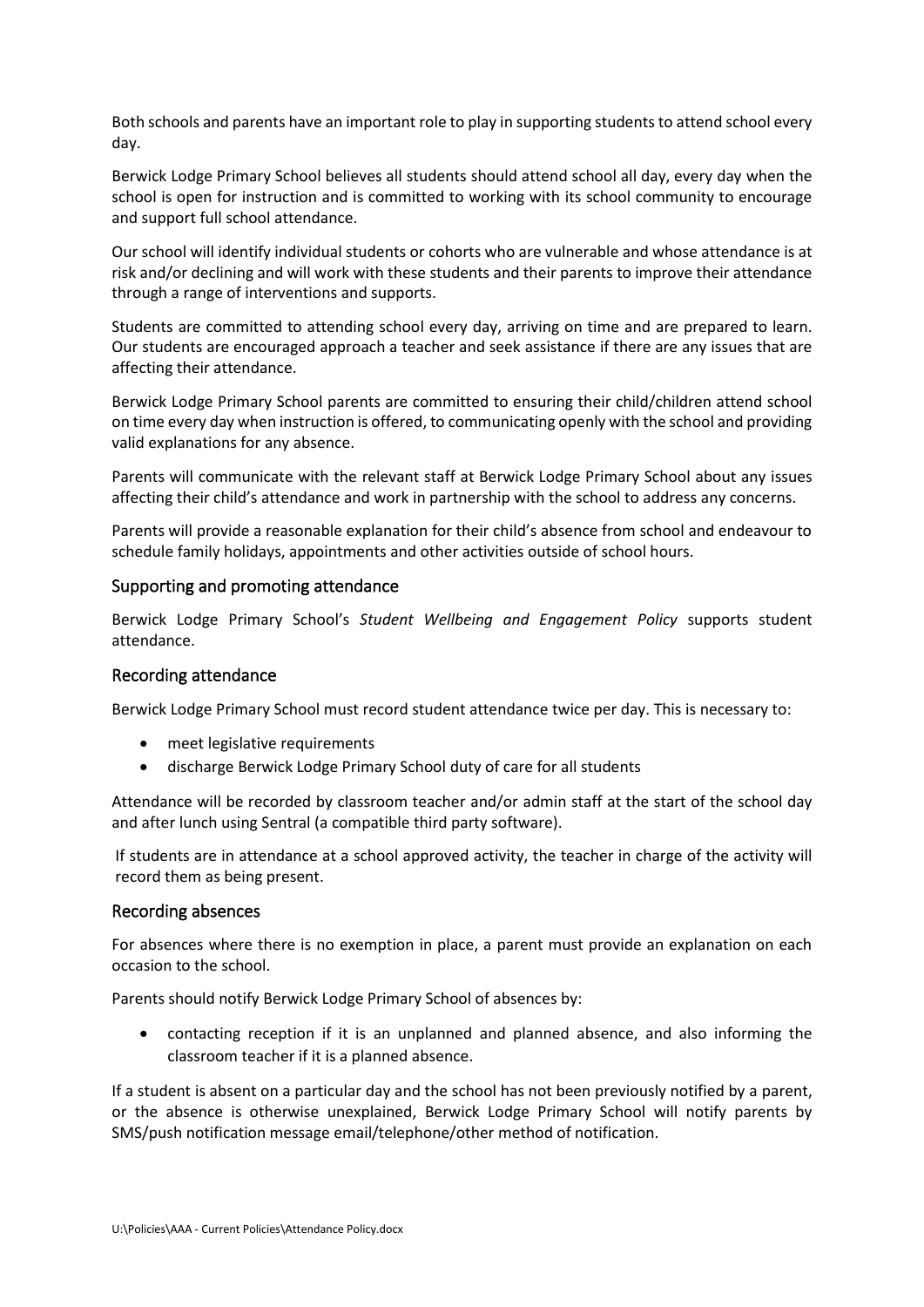Berwick Lodge Primary School will keep a record of the reason given for each absence. The Principal will determine if the explanation provided is a **reasonable excuse** for the purposes of the parent meeting their responsibilities under the *Education Training Reform Act 2006* and the School Attendance Guidelines.

If Berwick Lodge Primary School considers that the parent has provided a **reasonable excuse** for their child's absence the absence will be marked as '**approved absence**'.

If the school determines that no reasonable excuse has been provided, the absence will be marked as '**unexcused absence**'.

The Principal has the discretion to accept a reason given by a parent for a student's absence. The Principal will generally excuse:

- medical and dental appointments, where out of hours appointments are not possible or appropriate
- bereavement or attendance at the funeral of a relative or friend of the student, including a student required to attend Sorry Business
- school refusal, if a plan is in place with the parent to address causes and support the student's return to school
- cultural observance if the parent/carer notifies the school in advance
- family holidays where the parent notifies the school in advance

If no explanation is provided by the parent within 10 school days of an absence, it will be recorded as an 'unexplained absence' and recorded on the student's file.

Parents will be notified if an absence has not been excused.

### Managing non-attendance and supporting student engagement

Where absences are of concern due to their nature or frequency, or where a student has been absent for more than five days, Berwick Lodge Primary School will work collaboratively with parents, the student, and other professionals, where appropriate, to develop strategies to improve attendance, including:

- establishing an Attendance Student Support Group
- implementing a Return to School Plan
- implementing an Individual Education Plan
- implementing a Student Absence Learning Plan for students who will be absent for an extended period
- arranging for assistance from relevant student wellbeing staff

We understand from time to time that some students will need additional supports and assistance, and in collaboration with the student and their family, will endeavour to provide this support when it is required,

### Referral to School Attendance Officer

If Berwick Lodge Primary School decides that it has exhausted strategies for addressing a student's unsatisfactory attendance, we may, in accordance with the School Attendance Guidelines refer the non-attendance to a School Attendance Officer in the South Eastern Regional Office for further action.

If, from multiple attempts to contact with a parent, it becomes apparent that a student will not be returning to the school, the Principal may make a referral to a School Attendance Officer if:

• the student has been absent from school on at least five full days in the previous 12 months where: